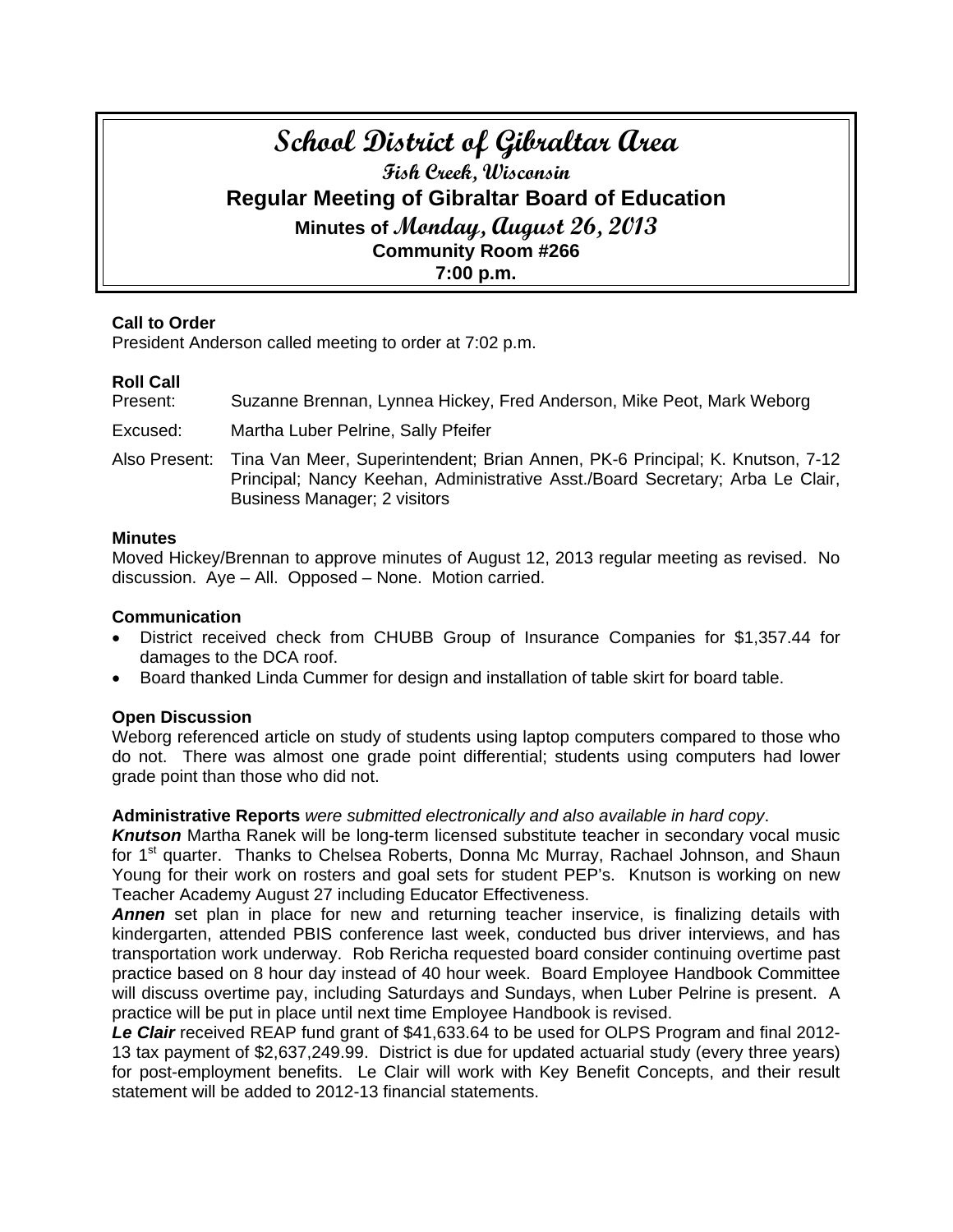# **Regular Meeting of Gibraltar Board of Education Minutes of August 26, 2013 Page 2**

*Van Meer* began district level administrative meetings this summer which was positive and productive, tying everyone together with a more efficient work flow.

#### **Payment of Bills**

Moved Hickey/Peot to approve payment of bills totaling \$76,078.34 as presented. No discussion. Aye – All. Opposed – None. Motion carried.

#### **2012-13 School District Budget**

Le Clair presented 2012-13 budget update.

| Total revenues including all aids and grants: \$10,288,545.33 |                |
|---------------------------------------------------------------|----------------|
| Total expenses                                                | -10,530,682.60 |
| Net total expenditures over revenues                          | (\$242,137.27) |

Deficit will come from fund balance as originally designed and will be \$77,759.19 less than projected deficit of \$319,896.46.

District received approximately \$77,000 more in grants and aids mainly from Flow Through Grant due to use of prior year carry-over.

Jim Parsons reviewed 2012-13 year end numbers, but still needs to perform audit. All filings are on schedule. Annual Report is due September 20. Le Clair will have firm numbers for 2013-14 budget on September 9.

#### **Resignation**

Moved Brennan/Hickey to accept letter of resignation from employment as certified teacher aide from Melissa Stimers. No discussion. Aye – All. Opposed – None. Motion carried.

#### **Employment of Bus Drivers**

Moved Weborg/Peot to approve employment of Dick Burress and Timm Kunstman as bus drivers for 2013-14 school year. Discussion: Kunstman also serves as substitute cleaning person in maintenance. Aye – All. Opposed – None. Motion carried.

#### **Employment of Lead Bus Driver**

Moved Brennan/Hickey to approve employment of Rob Rericha as lead bus driver for 2013-14 school year. Discussion: This is a full-time position. It has been an eight-hour/day position for some time. Rericha will drive one scheduled route per day, fill in other routes as needed, monitor radios in morning, help with driver evaluations, and communicate with principals/athletic director/district office to ensure all extracurricular and field trips are covered. District is now in need of additional subs. Aye – Brennan, Hickey, Anderson, Weborg. Opposed – None. Abstain – Weborg. Motion carried.

#### **Posting for Secondary Vocal Music Teacher**

Moved Brennan/Weborg to approve job posting for secondary vocal music teacher for 2013-14 school year. No discussion. Aye – All. Opposed – None. Motion carried. Parallel to posting, Knutson will investigate bringing in a student teacher.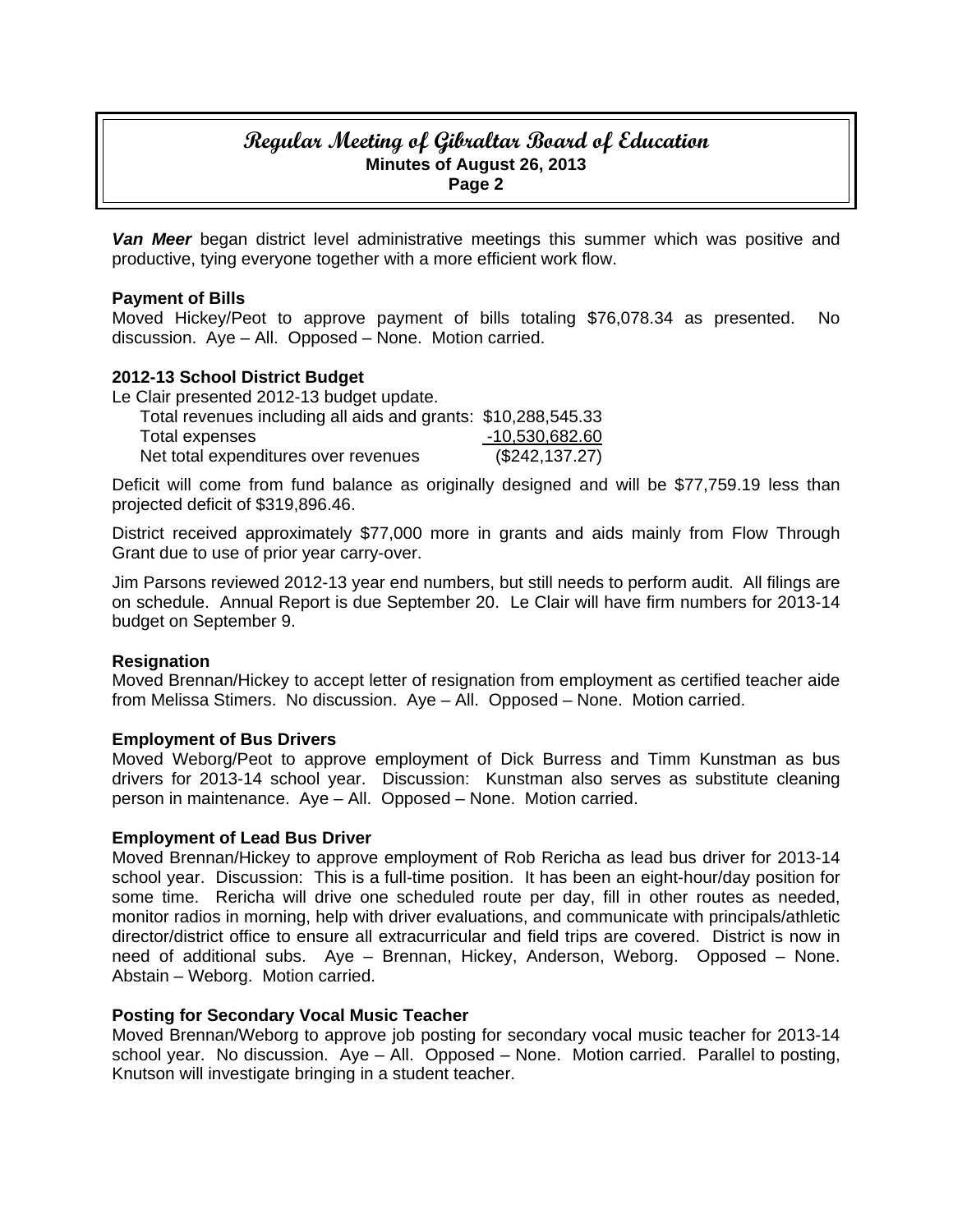# **Regular Meeting of Gibraltar Board of Education Minutes of August 26, 2013 Page 3**

#### **Professional Development Contract**

Van Meer presented proposal for 2013-14 professional development with Denise Nelson and Accelerated Schools Plus to support new teachers as part of Mentor-Mentee Program and to create PLC's at district level in technology and instructional best practices. Some visits may include voluntary after-school sessions for continuing teachers.

Moved Hickey/Brennan to approve professional development contract with Denise Nelson for 2013-14 school year as presented. Discussion: Cost of \$25,600 includes New Teacher Academy August 17-18 and 16 additional days of professional development throughout school year. Aye – All. Opposed – None. Motion carried.

#### **2013-14 Technology Upgrades**

Van Meer presented two options for technology upgrades needed for implementation of SMARTER Balanced Assessment in 2013-14. Cost of technology upgrades could be done within budget. Each COW contains 25 Dell XPS laptops with a cost \$1,104/laptop: Four COWS  $=$  \$110,400. Six COWS = \$165,600.

Moved Brennan/Hickey to approve purchase of technology upgrades of six Computers On Wheels (COWS), each containing 25 laptops, for 2013-14 in amount of \$165,500. No discussion. Aye – All. Opposed – None. Motion carried.

# **66.0301 Speech and Language Agreement**

Moved Hickey/Brennan to approve 66.0301 agreement with Washington Island to provide weekly speech and language sessions via Skype for 2013-14 school year reimbursed on an hourly rate. No discussion. Aye – All. Opposed – None. Motion carried.

#### **Extended PTO Request**

Moved Weborg/Brennan to approve extended paid time off request of Carey Potier for October 14, 15, and 16, 2013. Aye – All. Opposed – None. Motion carried.

#### **2013-14 Standing Committees**

President Anderson confirmed 2013-14 membership of standing committees with addition of Jessica Sauter to Student Learning and Instruction Committee.

#### **First Reading Policy 1.06**

Board heard first reading of revised policy 1.06 – School Day. Secondary school will begin at 8:10 a.m., five minutes earlier each day. One minute was also added to each passing period for secondary students. Secondary school will still end at 3:21 p.m. Second reading will be September 9.

#### **2013 Fall WASB Regional Meeting**

Board discussed their attendance at the WASB Fall Region 3 Legislative Update Meeting in Green Bay. Hickey will attend.

**Donations** – None